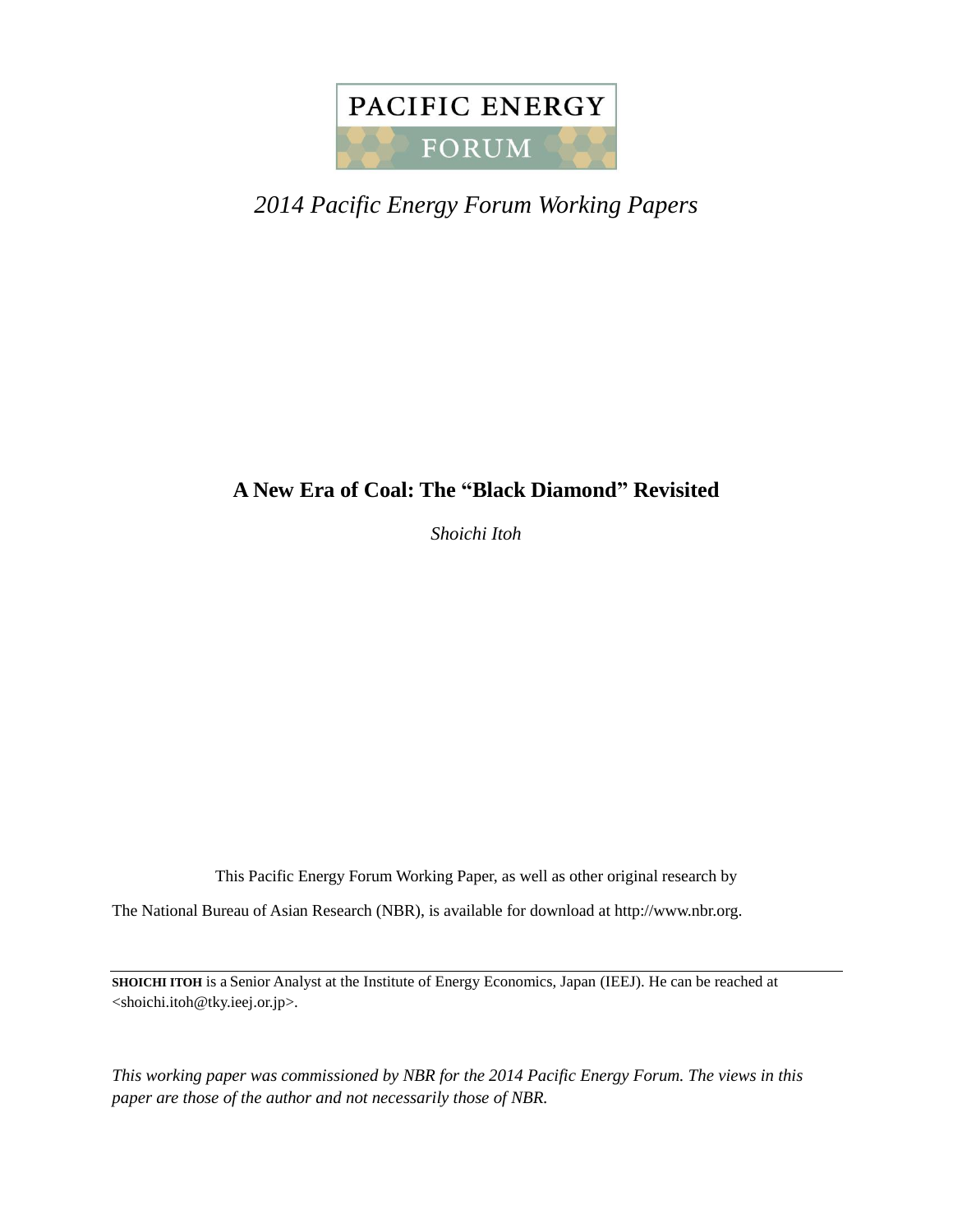A negative view of coal as a "dirty" hydrocarbon has prevailed over the past two decades, given that climate change became a matter of global concern and burning hydrocarbons is a crucial factor in carbon dioxide  $(CO<sub>2</sub>)$  emissions. In addition, environmentalists have severely criticized the process of utilizing coal because of its impact on air and water pollution.

Yet ignoring the inevitable role that coal will play in the global energy mix for the foreseeable future is a fundamental mistake. There exists no panacea to solve every single energy and environmental challenge all at once. Although it is true that we should work to minimize environmental burdens for future generations, the role that coal plays in economic sustainability and geopolitical stability should be acknowledged. Coal has been one of the most dependable energy sources over the centuries. With its relative abundance, geographic distribution on the world map, and competitive price vis-à-vis oil and natural gas, we are still nowhere near achieving a "Copernican revolution" to eliminate the central role that coal plays in energy security but will continue to depend on it for decades to come.

Because of so-called clean-coal technologies (CCT), however, an increasing number of options exist for the cleaner (if not perfectly clean in the strict sense) use of coal. The importance of diffusing best practices of CCT must be taken into account in order to tackle the global challenge of spiking energy demand, especially in Asian countries that are not part of the Organisation for Economic Co-operation and Development (OECD). These countries include China, India, and Indonesia, which have more than 2.8 billion people and account for over 40% of the world's population. Despite the fact that the self-sufficiency rate for coal is by far higher than for oil and natural gas in Asia, the regional import volumes of coal are rapidly increasing. Strategic dissemination of CCT to stabilize energy markets is thus a pressing need.

Meanwhile, the potential for the United States to play a significant role as a coal supplier to the international market is increasing as the shale gas revolution boosts natural gas consumption as a replacement for coal domestically. With its abundant coal reserves and production potential, the United States could have a dramatic impact on international energy security in terms of both energy markets and geopolitics, regardless of tightening domestic environmental regulations.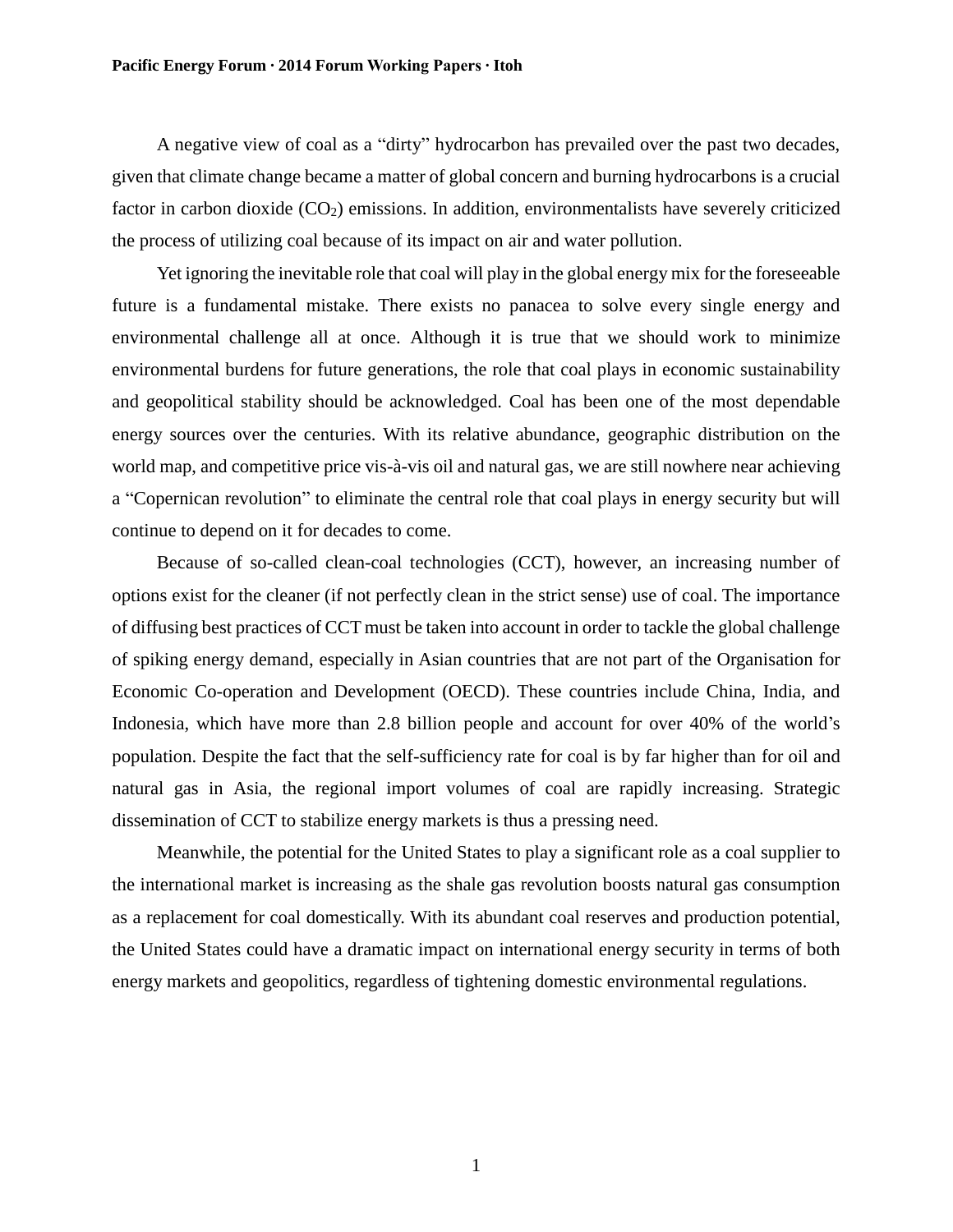## **Coal Market Trend**

Despite increasing environmental opposition to the use of coal, coal still plays a crucial role in the global energy mix and will continue to do so for the foreseeable future. According to estimates by the International Energy Agency (IEA), coal will account for a quarter of the world's total primary energy demand in 2035.<sup>1</sup> The importance of coal use will be all the more persistent in Asia. Whereas coal consumption in OECD countries is projected to increase at the compound average growth rate of -1.1% in 2011–35, in Asia, excluding OECD members Japan and the Republic of Korea, consumption will grow by 1.3% during the same period. Coal is forecast to account for 45% of the energy mix and more than 60% of the power mix in non-OECD Asia in 2035 (see **Table 1**).

|                                    | million tons of equivalent (Mtoe) |         |         |         |         |         |                         | Shares (%)     |  |  |
|------------------------------------|-----------------------------------|---------|---------|---------|---------|---------|-------------------------|----------------|--|--|
|                                    | 1990                              | 2011    | 2020    | 2025    | 2030    | 2035    | 2011                    | 2035           |  |  |
| <b>Total Primary Energy Demand</b> | 1578                              | 4324    | 5 5 4 8 | 6 107   | 6 5 8 4 | 7045    | 100                     | 100            |  |  |
| Coal                               | 694                               | 2 3 4 9 | 2782    | 2 9 4 7 | 3 0 8 2 | 3 1 9 3 | 54                      | 45             |  |  |
| Oil                                | 318                               | 899     | 1 1 8 2 | 1 3 0 5 | 1416    | 1518    | 21                      | 22             |  |  |
| Gas                                | 69                                | 337     | 552     | 674     | 784     | 899     | 8                       | 13             |  |  |
| Nuclear                            | 10                                | 44      | 176     | 250     | 291     | 330     | 1                       | 5              |  |  |
| Hydro                              | 24                                | 84      | 141     | 160     | 177     | 192     | 2                       | 3              |  |  |
| Bioenergy                          | 457                               | 563     | 593     | 608     | 625     | 651     | 13                      | 9              |  |  |
| Other renewables                   | 7                                 | 48      | 122     | 163     | 208     | 262     | 1                       | 4              |  |  |
| Power generation                   | 328                               | 1667    | 2 2 6 4 | 2 6 1 1 | 2924    | 3 2 5 0 | 100                     | 100            |  |  |
| Coal                               | 226                               | 1 2 9 9 | 1556    | 1709    | 1857    | 1994    | 78                      | 61             |  |  |
| Oil                                | 45                                | 43      | 29      | 24      | 20      | 17      | 3                       | 1              |  |  |
| Gas                                | 16                                | 131     | 190     | 235     | 277     | 331     | 8                       | 10             |  |  |
| Nuclear                            | 10                                | 44      | 176     | 250     | 291     | 330     | 3                       | 10             |  |  |
| Hydro                              | 24                                | 84      | 141     | 160     | 177     | 192     | 5                       | 6              |  |  |
| Bioenergy                          | 0                                 | 34      | 79      | 107     | 136     | 171     | $\overline{\mathbf{c}}$ | 5              |  |  |
| Other renewables                   | $\overline{7}$                    | 33      | 92      | 126     | 166     | 214     | $\overline{2}$          | $\overline{7}$ |  |  |

**Table 1** *Energy demand in non-OECD Asia*

Source: IEA, *World Energy Outlook 2013*, 616.

 $\overline{a}$ 

China, the biggest coal producer and consumer, accounted for roughly half the global coal demand in 2011 and is forecast to consume 3,050 million tonnes of coal equivalent (Mtce) out of 6,326 Mtce in 2035. Having become a net importer of coal as late as 2009, China imported about

<sup>&</sup>lt;sup>1</sup> International Energy Agency (IEA), *World Energy Outlook 2013* (Paris: OECD/IEA, 2013), 58. The IEA's estimate is based on a "new policy scenario," "which takes into account broad policy commitments and plans that have already been implemented to address energy-related challenges as well as those that have been announced, even where the specific measures to implement these commitments have yet to be introduced. It assumes only cautious implementation of current commitments and plans." IEA, *World Energy Outlook 2013*, 645.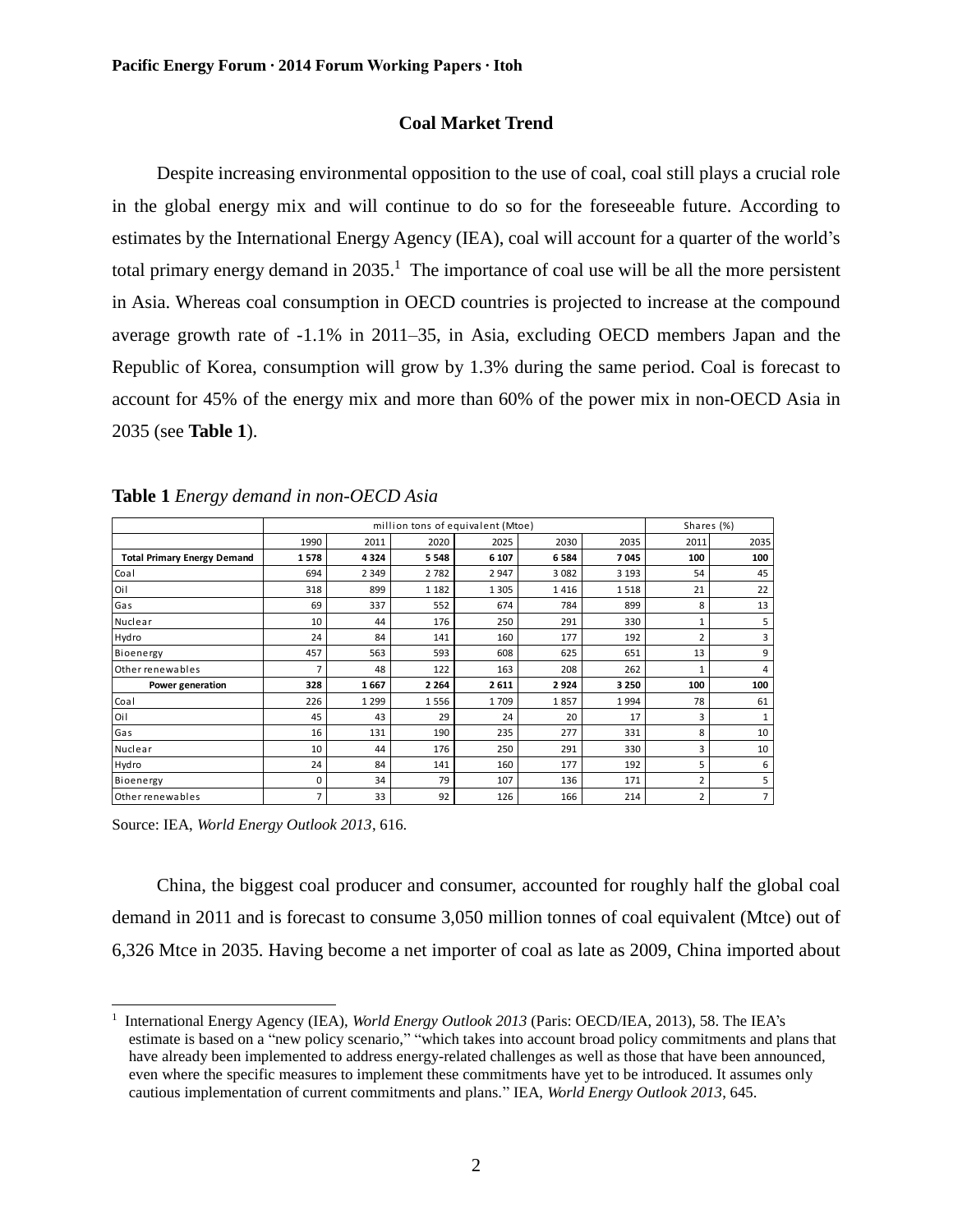220 Mtce in 2012, in contrast with Japan's total coal consumption of 178 Mtce in that same year. Although it is forecast that China's net imports of coal will peak before 2020 due to improvements in coal use and the diversification of the country's power mix, among other factors, $2$  the impact of China's high share of global coal consumption on the international coal market and the environment will remain tremendous.

Indian coal consumption is likewise surging and is forecast to more than double by 2035. India is projected to consume more coal than Europe and Japan combined and to overtake China as the world's largest coal importer by the early 2020s (see **Figure 1**).





In addition, coal consumption in member countries of the Association of Southeast Asian Nations (ASEAN) is beginning to climb dramatically in accordance with the spike in electricity demand, which is forecast to increase from 694 terawatt hours (TWh) in 2011 to 1,071 TWh in  $2020$  and 1,668 TWh in  $2030<sup>3</sup>$ . The share of coal in the power mix of ASEAN countries is projected to rise from 31% in 2011 to 36% in 2030 as a result of coal demand increasing by 2.5 times from 129 Mtce in 2011 to 316 Mtce in 2030.<sup>4</sup> The power sector accounts for approximately

Source: IEA, *World Energy Outlook 2013*, 164.

 2 IEA, *World Energy Outlook 2013*, 151.

<sup>&</sup>lt;sup>3</sup> Institute of Energy Economics, Japan (IEEJ), "Asia/World Outlook 2013," 2014. The IEEJ's estimate is based on a "reference scenario," which assumes highly probable deployment of energy policies and technologies based on current economic and political situations and provides a normative future evolution of energy demand and supply.

<sup>4</sup> These calculations are based on IEEJ, "Asia/World Outlook 2013." The unit was originally given in the form of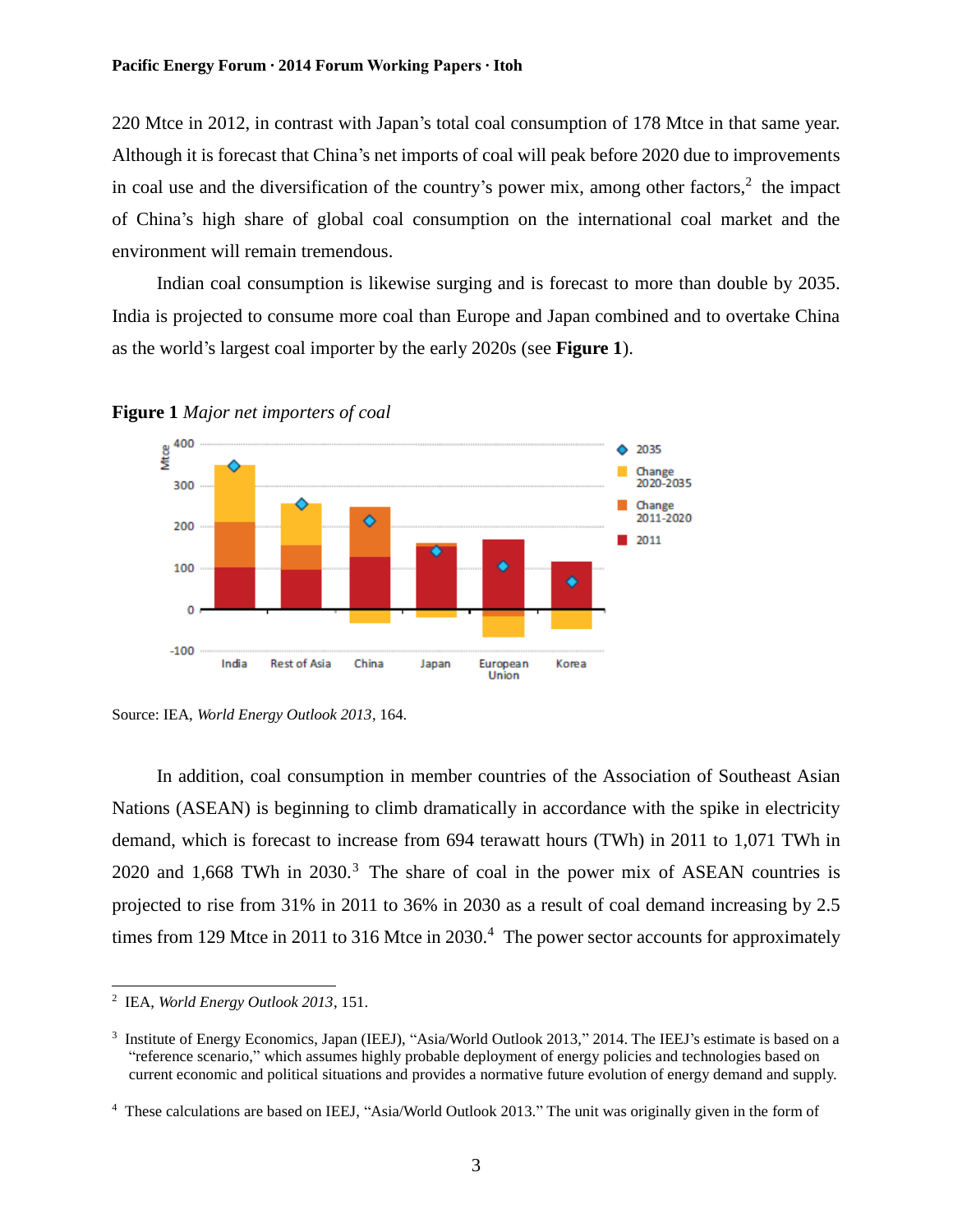60% of coal consumption today. In order to meet the rapid increase of electricity demand, ASEAN economies will need to replace oil and natural gas, which are more expensive fossil fuels in the international market, with more steam coal for thermal plants.

Indonesia, which accounts for approximately 40% of ASEAN's primary energy consumption, is projected to more than double its coal consumption from 44 Mtce in 2011 to 93 Mtce in 2020 and more than treble its consumption to 144 Mtce in 2030. Indonesia is the biggest coal supplier within ASEAN, but in order to meet sharply rising electricity demand the county will need to increase its use of coal by way reducing export volumes. As a replacement for oil, whose supplydemand gap keeps widening, the Indonesian government plans to burn more coal as a fuel source for thermal plants, in addition to using more natural gas. Given that exports of liquefied natural gas (LNG) remain Indonesia's prime industry, the efficient use of coal has become all the more important against the backdrop of sharply rising domestic demand for natural gas. The share of coal in the power mix is forecast to increase from 44% in 2011 to 60% in 2040.<sup>5</sup>

Similarly, coal demand is projected to more than double in Malaysia and Thailand from 2011 to 2040. This trend is caused by their greater reliance on coal, which is generally cheaper than natural gas, to satisfy the upsurge in electricity demand. Both countries plan to increase LNG imports against the tightening of the supply-demand balance of domestic natural gas markets. Coal is the expected replacement in the power mix. Domestic coal production in Malaysia and Thailand, however, is close to peaking, leading to projected increases in their coal imports. Vietnam's consumption of coal, on the other hand, is forecast to increase by more than four times from 2011 to 2040.<sup>6</sup> It is thus only a matter of time before Vietnam shifts from being a net exporter to being a net importer of coal.<sup>7</sup>

Compared with oil and natural gas, coal is the most cost-competitive per calorific value. This is especially true in Asia, where the prices of gas imports are basically indexed to crude oil in the absence of gas-on-gas competition, unlike in the U.S. gas market. For example, Japan's import price of LNG is currently about four times as high as the Henry Hub spot price. Aggressive use of

million tons of oil equivalent (Mtoe) but has been converted into Mtce with a coefficient of 0.7.

<sup>5</sup> IEEJ, "Asia/World Outlook 2013," Annex 31.

<sup>6</sup> IEEJ, "Asia/World Outlook 2013," Annex 36.

<sup>7</sup> IEA, *World Energy Outlook 2013*, 167.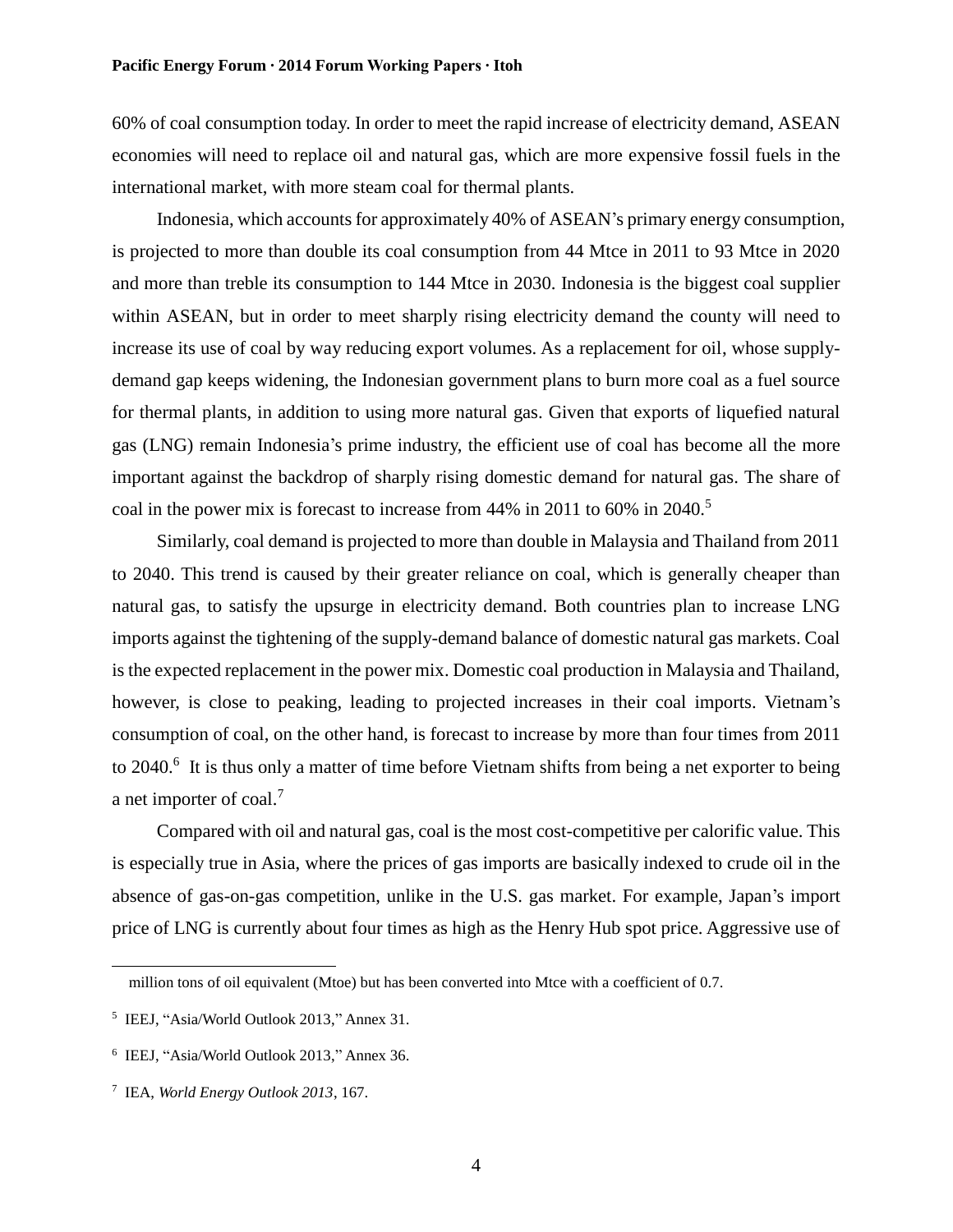coal, therefore, could minimize capital outflow, especially from economies with low hydrocarbon self-sufficiency. In other words, the growth rates of non-OECD economies would slow down without relying on coal as a primary source for power generation. Over two-thirds of the world's steam coal trade is consumed in Asia, including Japan and the Republic of Korea.

## **Clean-Coal Technologies**

Enhancing the role of coal in the energy mix does not mean that the importance of adopting countermeasures to address environmental problems, including air pollution and greenhouse gas emissions, is ignored. The growth rate of coal consumption needs to be reduced by improving the combustion efficiency of coal-fired plants. It is also necessary to diffuse best practices of available technologies in order to minimize environmental pollutants and combat climate change. However, while making every effort to reduce the environmental impact of coal use, decision-makers must also take into account the immediate risks of failing to make the best use of coal for the economic sustainability of energy markets and geopolitical stability.

A wide variety of CCT exists, including technologies addressing coal combustion, gasification of coal, and carbon capture and storage (CCS).<sup>8</sup> Although CCS often attracts media attention as a prospective technology to curb  $CO<sub>2</sub>$  emissions, its commercialization is not expected to occur anytime soon.<sup>9</sup> Instead, countries should consider other options, such as disseminating coal-combustion technologies for thermal plants. Coal-fired power generation has made steady progress toward enhancing energy efficiency and reducing  $CO<sub>2</sub>$  emissions.

The energy sector accounts for more than two-thirds of global greenhouse-gas emissions today, and energy-related  $CO_2$  emissions are projected to rise by 20% by 2035.<sup>10</sup> As late as 2011, coal accounted for 44% of the world's total  $CO<sub>2</sub>$  emissions and for 73% of  $CO<sub>2</sub>$  emissions from power generation.<sup>11</sup> CO<sub>2</sub> emissions are forecast to decline in OECD countries but will continue to

<sup>8</sup> For more information on these technologies, see IEA, *Energy Technology Perspectives 2012: Pathways to a Clean Energy System* (Paris: IEA/OECD, 2012), chap. 8.

<sup>&</sup>lt;sup>9</sup> The IEA projects that only around 1% of global fossil-fueled power plants will be equipped with CCS by 2035. IEA, *World Energy Outlook 2013*, 70.

<sup>10</sup> IEA, *World Energy Outlook 2013*, 79.

<sup>11</sup> IEA, *World Energy Outlook 2013*, 574.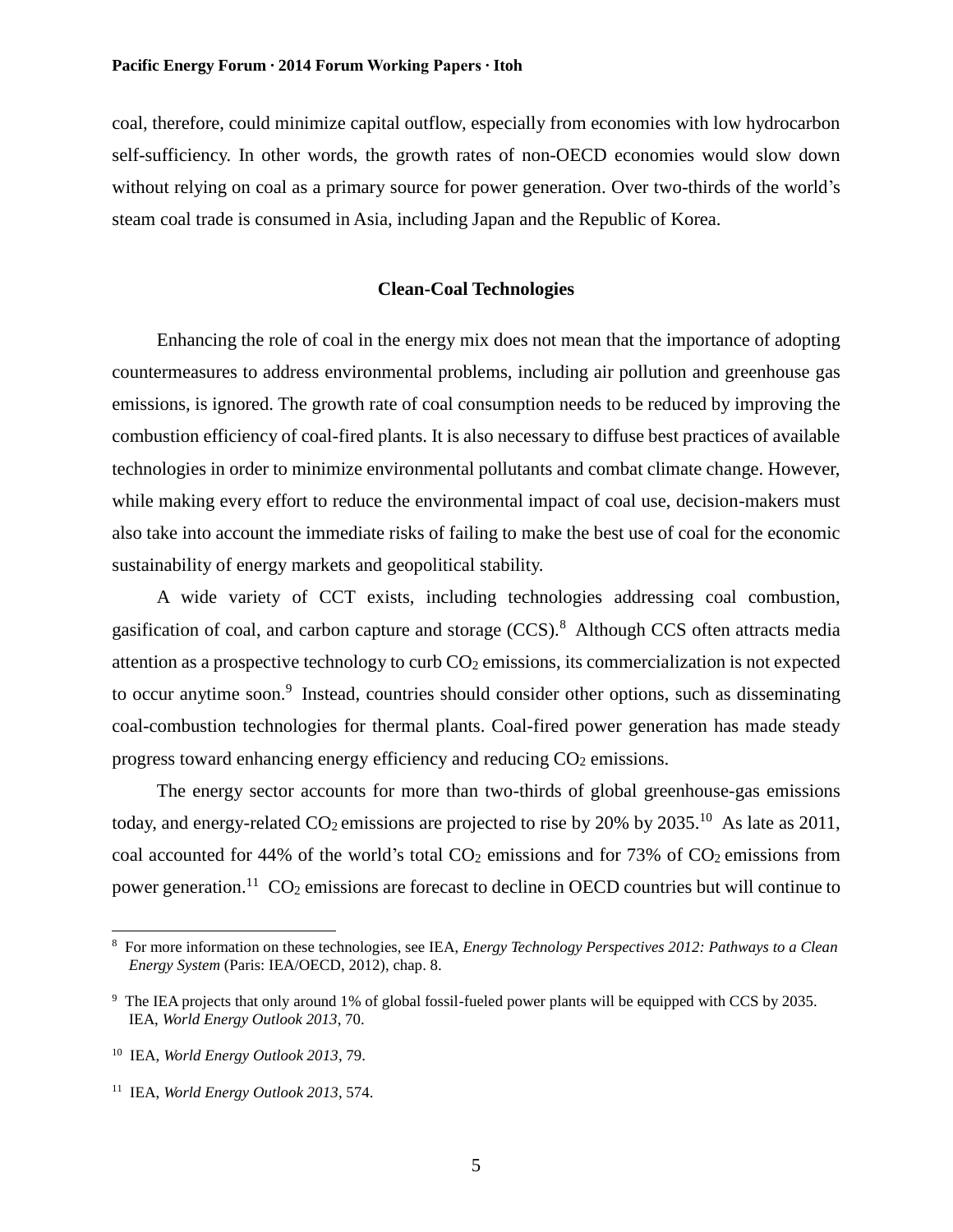climb dramatically in non-OECD Asia, overwhelmingly led by China and India. Coal is the least environmentally friendly energy source among fossil fuels, with the ratio of  $CO<sub>2</sub>$  per thermal unit emitted by coal, oil, and natural gas being 5:4:3.

That being said, the average efficiency of coal-fired power-generation units varies widely across countries because power-generation technologies affecting  $CO<sub>2</sub>$  intensity factors and fuel consumption are diverse.<sup>12</sup> Subcritical technology, the most commonly deployed in coal-fired power units, is typically designed to achieve up to 38% of thermal efficiencies with a  $CO<sub>2</sub>$  intensity factor of 881 grams (g)  $CO_2/kilow$ att-hour (kWh) and with fuel consumption of 379 g coal/kWh.<sup>13</sup> Supercritical technology typically achieves up to  $42\%$  of thermal efficiencies with a  $CO<sub>2</sub>$  intensity factor of 798 g  $CO<sub>2</sub>/kWh$  and with fuel consumption of 343 g coal/kWh. Ultra-supercritical technology achieves up to 45% of thermal efficiencies with a  $CO<sub>2</sub>$  intensity factor of 743 g coal/kWh and with fuel consumption of 320 g coal/kWh. Advanced ultra-supercritical technology aims to increase thermal efficiencies to up to 50% with a  $CO<sub>2</sub>$  intensity factor of 669 g  $CO<sub>2</sub>/kWh$ and with fuel consumption of 288 g coal/kWh. $^{14}$ 

Dissemination of other technologies to decrease needed volumes of coal per thermal unit, including integrated gasification combined-cycle and combined heat and power, is also anticipated. Approximately, three-quarters of coal-fired thermal plants in operation in the world today use subcritical technology.<sup>15</sup> In other words, there exists huge potential to replace outdated thermal units with upgraded technologies for cleaner use of coal. The IEA predicts that the average efficiency of coal-fired generation will improve from 36% to 40% by 2035 as old subcritical coalfired thermal plants are retired and increasingly replaced with higher efficiency technologies, including supercritical, ultra-supercritical, integrated gasification combined-cycle, and combined heat and power technologies.<sup>16</sup>

The United States and Japan have been two of the countries leading the advancement of CCT.

<sup>12</sup> IEA, *Energy Technology Perspectives 2012*, 284.

<sup>&</sup>lt;sup>13</sup> In this paragraph, the CO<sub>2</sub> intensity factor is based on net lower heating values; and fuel consumption is estimated for coal with a heating value a 25 megajoule (MJ)/kg.

<sup>14</sup> IEA, *Energy Technology Perspectives 2012*, 284.

<sup>15</sup> IEA, *Energy Technology Perspectives 2012*, 279–80.

<sup>16</sup> IEA, *World Energy Outlook 2013*, 182.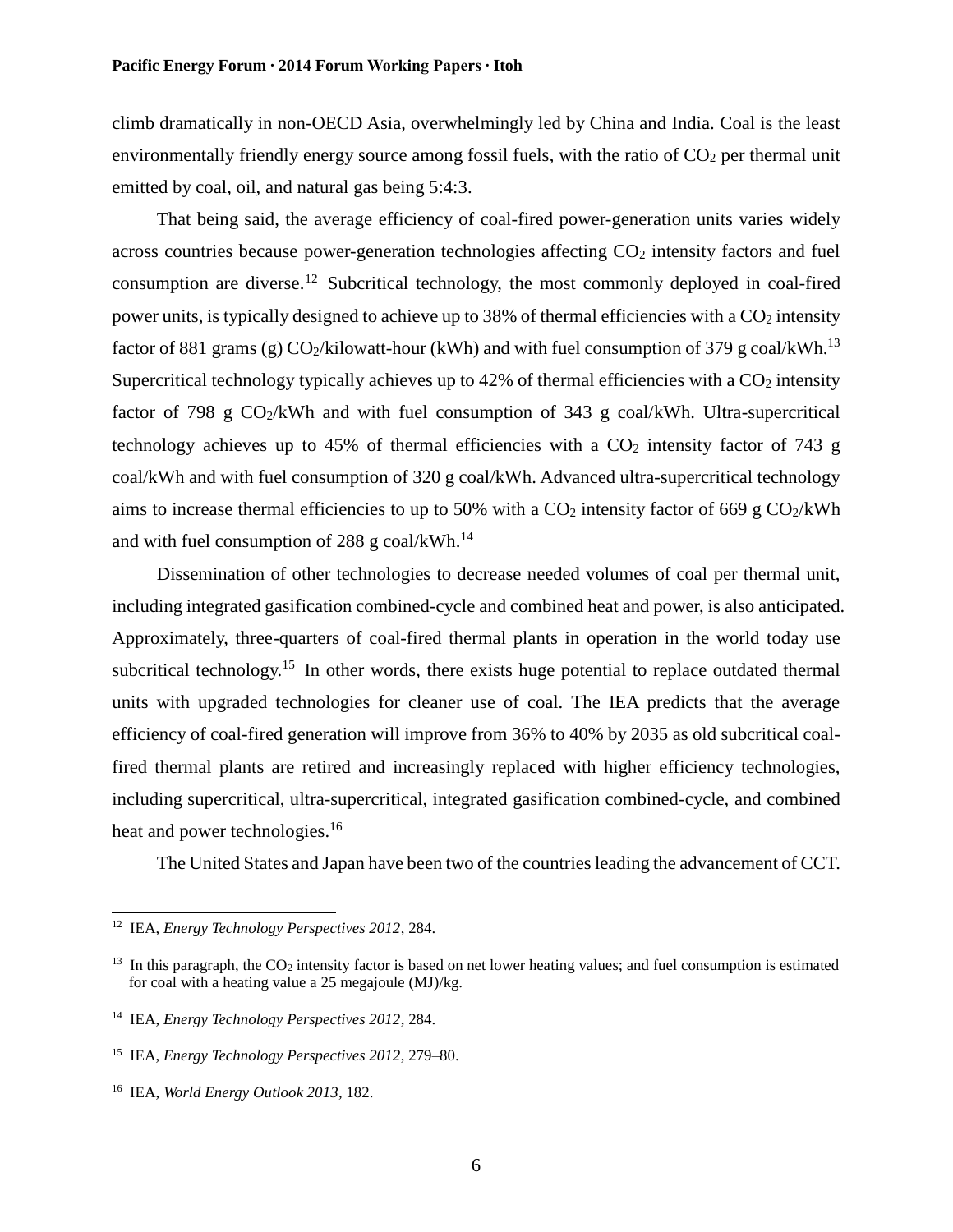They thus can play a critical role and even have the responsibility to accelerate R&D in the area of CCT to achieve further technological improvement as well as reduce the deployment cost of diffusing CCT globally. President Obama's Climate Action Plan, published in June 2013, defined the dissemination of CCT as one of its priorities. Likewise, CCT has been one of the main policy drivers for Japan to enhance international cooperation on energy, especially in Asia, including with China and India. Following a July 2013 meeting in Washington, D.C., the Japanese minister of economy, trade, and industry Toshimitsu Motegi and U.S. secretary of the department of energy Ernest Moniz issued a "Joint Statement Concerning Bilateral Cooperation in the Energy Field" that identified CCT as a priority area.

## **Geopolitical Implications**

As a matter of fact, drastic increases in coal consumption are virtually inevitable and irreversible especially, in Asian markets, even if the growth rate of coal consumption could be slowed through the more efficient use of coal and increases in other energy sources. In fact, it can even be recommended that we should continue to make the best use of coal as a crucial energy source to meet the spiking global energy demand. The utilization of coal will have a positive impact on both economic sustainability, especially in developing countries, and geopolitical stability.

Coal production areas are geographically more dispersed and less concentrated than crude oil and natural gas. The self-sufficiency rate of coal is reasonably high in Asia. Even though China and India are net importers of coal, they are still projected to produce 92% and 65%, respectively, of the coal they consume as late as  $2020$ .<sup>17</sup> Indonesia, notwithstanding increasingly aggressive use of coal for domestic consumption, will remain the biggest steam-coal exporter in the world through 2030.<sup>18</sup>

Against the backdrop of surging demand for natural gas, competition over natural gas, especially among the major importers, could be reduced by incrementally increasing the availability of coal supplies along with disseminating advanced technologies to minimize per-unit consumption of coal and negative impacts on the environment. As for non-fossil energy sources,

<sup>17</sup> IEA, *World Energy Outlook 2013*, 145, 149.

<sup>18</sup> IEA, *World Energy Outlook 2013*, 151.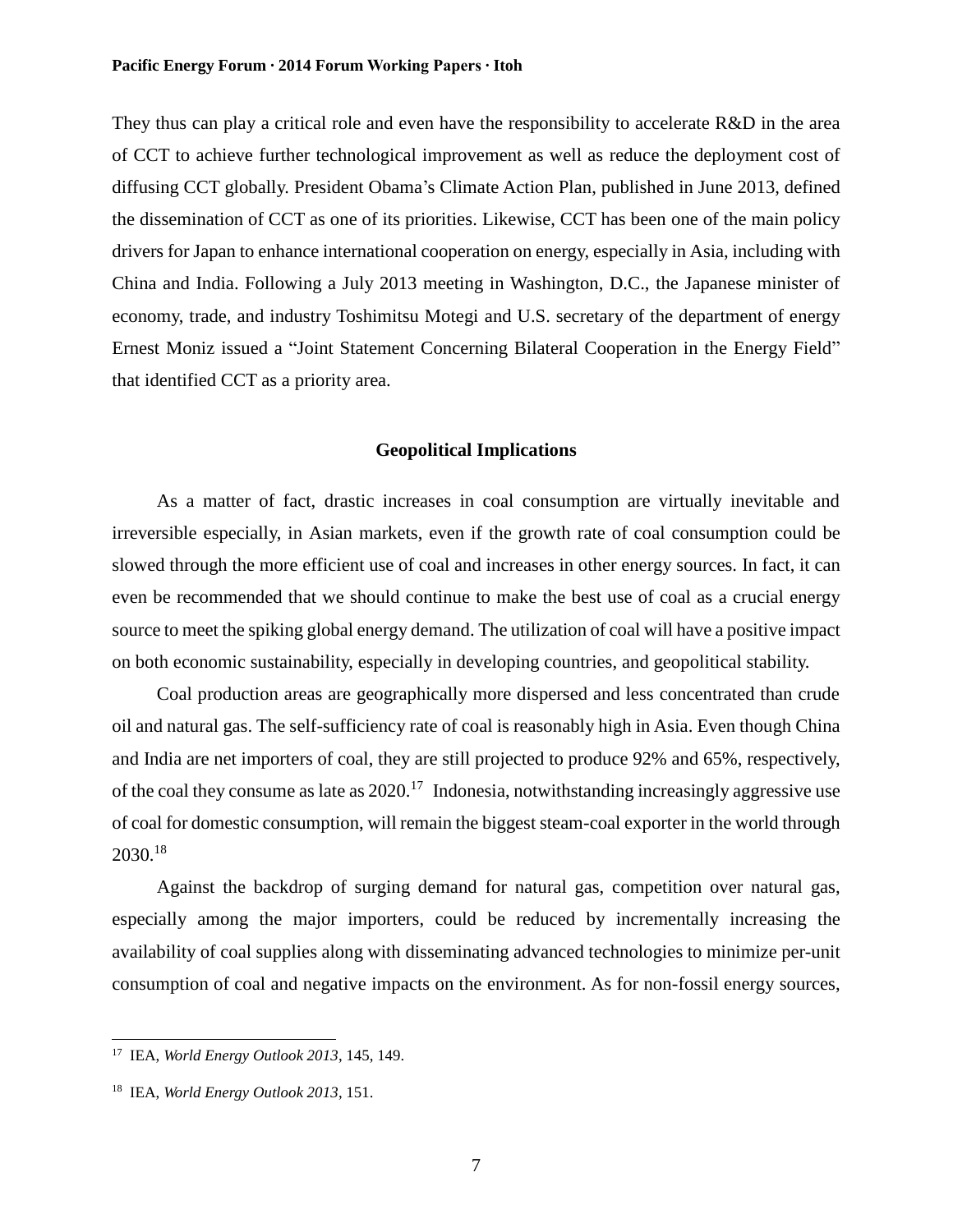such as renewables and nuclear power, however proactively they may be encouraged with policy incentives, they cannot realistically replace the overwhelming share of hydrocarbons in the energy mix in the foreseeable future. Renewables such as wind and solar energy, because they depend on weather conditions, cannot be used as a baseload source of power generation. The construction of new nuclear power plants, on the other hand, entails huge upfront costs, even if nuclear generation is cost-competitive after the plant is built.

Asia's demand for oil and natural gas is skyrocketing, with the region being projected to account for more than 60% of the incremental growth in global energy demand through 2030.<sup>19</sup> Non-OECD Asia is predicted to account for two-thirds of the gross increase in oil demand over 2012–35.<sup>20</sup> The IEA forecasts that China's external dependence on oil will increase from 56% to 78% over 2012–25, while its external dependence on natural gas will increase from 22% to 40% over 2011–35.<sup>21</sup> Likewise, India's external dependence on oil and natural gas will increase from 75% to 93% and 25% to 43%, respectively, over the same periods. The hike in external dependence on hydrocarbon resources has aggravated concerns about the vulnerability of these emerging powers to energy security threats. In fact, the anxiety about securing access to energy resources abroad has become one of the main pretexts for China's maritime policy to reinforce naval capability. Without maximizing coal use, uncertainties over energy security stemming from geopolitical rivalries focused on access to natural gas and oil could be further intensified.

## **The International Role of the U.S. Coal Potential**

The drastic increase in shale gas production has decreased domestic gas prices in the United States and triggered greater use of gas-fired power generation to replace coal-fired thermal plants. The drop in coal prices has enhanced the international competitiveness of U.S. coal, boosting its exports to both Europe and Asia dramatically. U.S. total steam coal exports jumped from 23,023 thousand tons in 2010 to 50,629 thousand tons in  $2012<sup>22</sup>$  During the same period, U.S. coal

<sup>&</sup>lt;sup>19</sup> IEEJ, "Asia/World Energy Outlook 2013."

<sup>20</sup> IEA, *World Energy Outlook 2013*, 503–4.

<sup>21</sup> IEA, *World Energy Outlook 2013*.

<sup>22</sup> IEA, *Coal Information 2013* (Paris: IEA/OECD, 2013). With respect to coking coal, U.S. exports increased from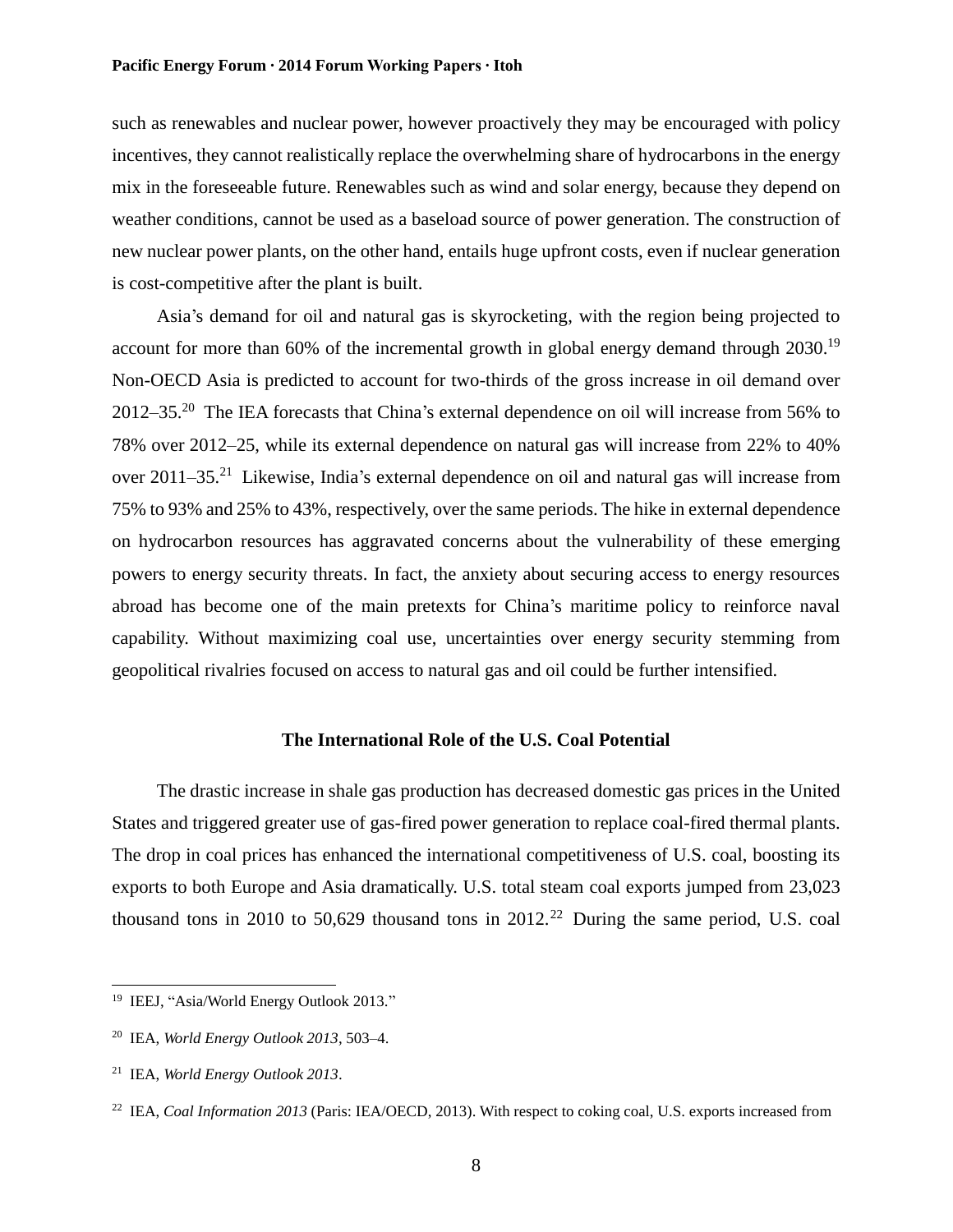exports to the United Kingdom increased from 1,219 thousand tons to 8,700 thousand tons, and to Germany from 935 thousand tons to 7,402 thousand tons. China almost doubled imports of U.S. steam coal from 1,445 thousand tons to 2,876 thousand tons (see **Table 2**). International energy markets have greatly benefited from the massive supplies of coal from the United States in the aftermath of the shale gas revolution. Not only the drastic reduction of U.S. imports of natural gas but also lower coal prices have reduced the volatility of hydrocarbons markets amid mounting geopolitical uncertainties in the Middle East, North Africa, and the South and East China Seas, among other places.

|                      | 2000   | 2001   | 2002   | 2003   | 2004   | 2005   | 2006     | 2007   | 2008   | 2009   | 2010   | 2011   | 2012   |
|----------------------|--------|--------|--------|--------|--------|--------|----------|--------|--------|--------|--------|--------|--------|
| <b>United Kingdo</b> | 936    | 598    | 539    | 212    | 558    | 361    | 1.052    | 1,523  | 3,352  | 2,343  | 1,219  | 3,800  | 8,700  |
| Germany              | 467    | 828    | 508    | 355    | 376    | 1331   | 569      | 1,009  | 1.256  | 729    | 935    | 2,394  | 7,402  |
| Italv                | 65     | 1,248  | 435    | 62     | 122    | 23     | $\Omega$ | 135    | 287    | 217    | 612    | 1.003  | 4,318  |
| Republic of K        | 508    | 531    | 273    | 177    | 665    | 580    | 384      | 72     | 255    | 392    | 2,523  | 4,882  | 3,884  |
| China                | 8      |        | 0      | ი      | 0      | 0      | 3        | 10     | 220    | 140    | 1.445  | 876    | 2,876  |
| Morocco              | 825    | 194    | 127    | 184    | 358    | 63     | 190      | 2,204  | 1,583  | 630    | 1,015  | 2,289  | 2,811  |
| Netherlands          | 643    | 613    | 208    | 459    | 591    | 829    | 593      | 2,278  | 3,279  | 2,682  | 1.700  | 3,893  | 2,532  |
| Mexico               | 373    | 24     | 96     | 99     | 80     | 341    | 156      | 148    | 457    | 611    | 983    | 1.713  | 2,457  |
| Canada               | 13,524 | 12,457 | 10,859 | 15,569 | 12,680 | 13,625 | 13,909   | 13,386 | 17,555 | 7.447  | 7,245  | 2,431  | 2,161  |
| India                |        |        |        |        | 224    | 217    | 71       |        | 72     |        | 171    | 634    | 1,829  |
| Chile                | 48     |        |        |        | 86     | 76     |          | 298    | 774    | 617    | 1.053  | 1,607  | 1,635  |
| Turkey               | 55     |        |        |        | 0      | 67     |          |        | 34     |        | 220    | 422    | 1,515  |
| France               | 564    | 78     | ი      | 0      |        | 28     | 195      | 578    | 1,263  | 1,111  | 1,080  | 2,078  | 1,146  |
| Belgium              | 278    | 607    | 458    | 348    | 555    | 411    | 363      | 483    | 1,144  | 602    | 367    | 1,470  | 1,013  |
| <b>Others</b>        | 4,932  | 3.833  | 2.755  | 1,392  | 2.707  | 2,340  | 2.428    | 2,035  | 3,558  | 2,053  | 2.455  | 4.565  | 6,350  |
| Total                | 23.226 | 21.013 | 16.266 | 18,857 | 19,002 | 19.094 | 19,914   | 24,161 | 35.089 | 19.576 | 23.023 | 34.057 | 50.629 |

**Table 2** *U.S. exports of steam coal (thousand tons)*

Source: IEA, *Coal Information*, various years.

Most recently, given the escalation of the crisis in Ukraine, triggered by Russia's unlawful annexation of Crimea, and growing skepticism in Europe about the future reliability of stable natural gas supplies from Russia, the potential of increasing U.S. coal exports could be a significant factor in Europe's new energy security, addressing a pressing need to reduce dependence on Russian gas supplies. U.S. LNG exports would also have a positive impact on Europe's effort to diversify future supply routes of natural gas. Yet, doing so would take time, given the lack of LNG receiving terminals and related supply infrastructure, even if the United States could expedite LNG export projects. Thus, the more effective use of coal, capitalizing on its price competitiveness, could be a more immediate solution for Europe.

<sup>50,906</sup> thousand tons to 63,392 thousand tons over 2010–12.